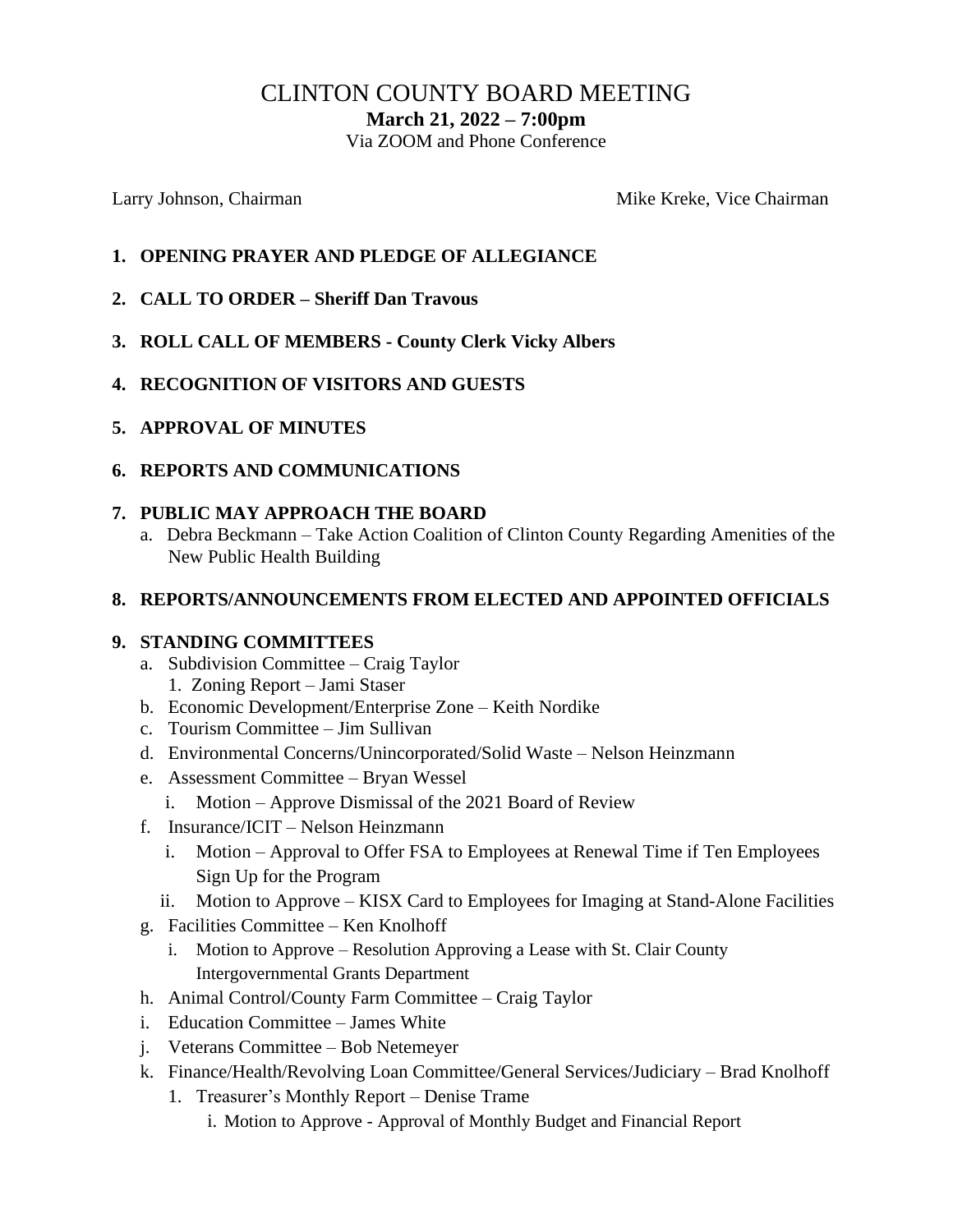- ii. Motion to Approve Resolution Approving Contract with Kehrer Brothers West Roofing for \$175,400
- l. Law Enforcement/EMA/Welfare/Safety/Liquor James White
- m. Road and Bridge Committee Bryan Wessel
	- 1. Monthly County Engineer Report Dan Behrens
		- i. Motion to Approve Resolution for Improvement Under the Illinois Highway Code
- n. Personnel/Labor Committee Mike Kreke
	- i. Motion to Approve Resolution Approving Collective Bargaining Agreement with Body Politic, Health Department, Sheriff's Department and Circuit Clerk
	- ii. Motion to Approve Modification of Ordinance Regarding County Official Salaries

### **10. SPECIAL COMMITTEES**

- a. 708 Mental Health Board/Area Agency on Aging James White
- b. County Health James White
	- 1. Motion Health Department Monthly Report
- c. GIS Committee Craig Taylor
- d. 911 Committee Mike Kreke
- e. Technology Support James White
- f. UCCI Jim Sullivan
- g. Reorganization Committee Mike Kreke

### **11. APPROVAL OF ACCOUNTS PAYABLE**

## **12. COMMUNICATIONS AND PETITIONS**

#### **13. UNFINISHED BUSINESS**

#### **14. MISCELLANEOUS BUSINESS**

- i. Motion Appointment Paul Herzing Trustee New Baden Fire Protection District
- ii. Motion Appointment John Nowak Trustee Sugar Creek Fire Protection District
- iii. Motion Appointment Gary Schwend Trustee Sugar Creek Fire Protection District
- iv. Motion Appointment Chris Madden Trustee Sugar Creek Fire Protection District
- v. Motion Appointment Gary Prosise Trustee Hoffman Fire Protection District
- vi. Motion Appointment Dale Hohman Trustee Huey Ferrin Boulder Fire Protection District
- vii. Motion Appointment Gary Beckemeyer Trustee Huey Ferrin Boulder Fire Protection District
- viii. Motion Appointment David Kassen Trustee Clin-Clair Fire Protection District
- ix. Motion Appointment Joseph Voss Trustee Carlyle Southwest Public Water **District**
- x. Motion Appointment Jim Kampwerth Trustee Carlyle Southwest Public Water District
- xi. Motion Appointment David Veizer Vice President St Rose Sanitary District
- xii. Motion Appointment Michael Schumacher President St Rose Sanitary District

#### **15. NEW BUSINESS**